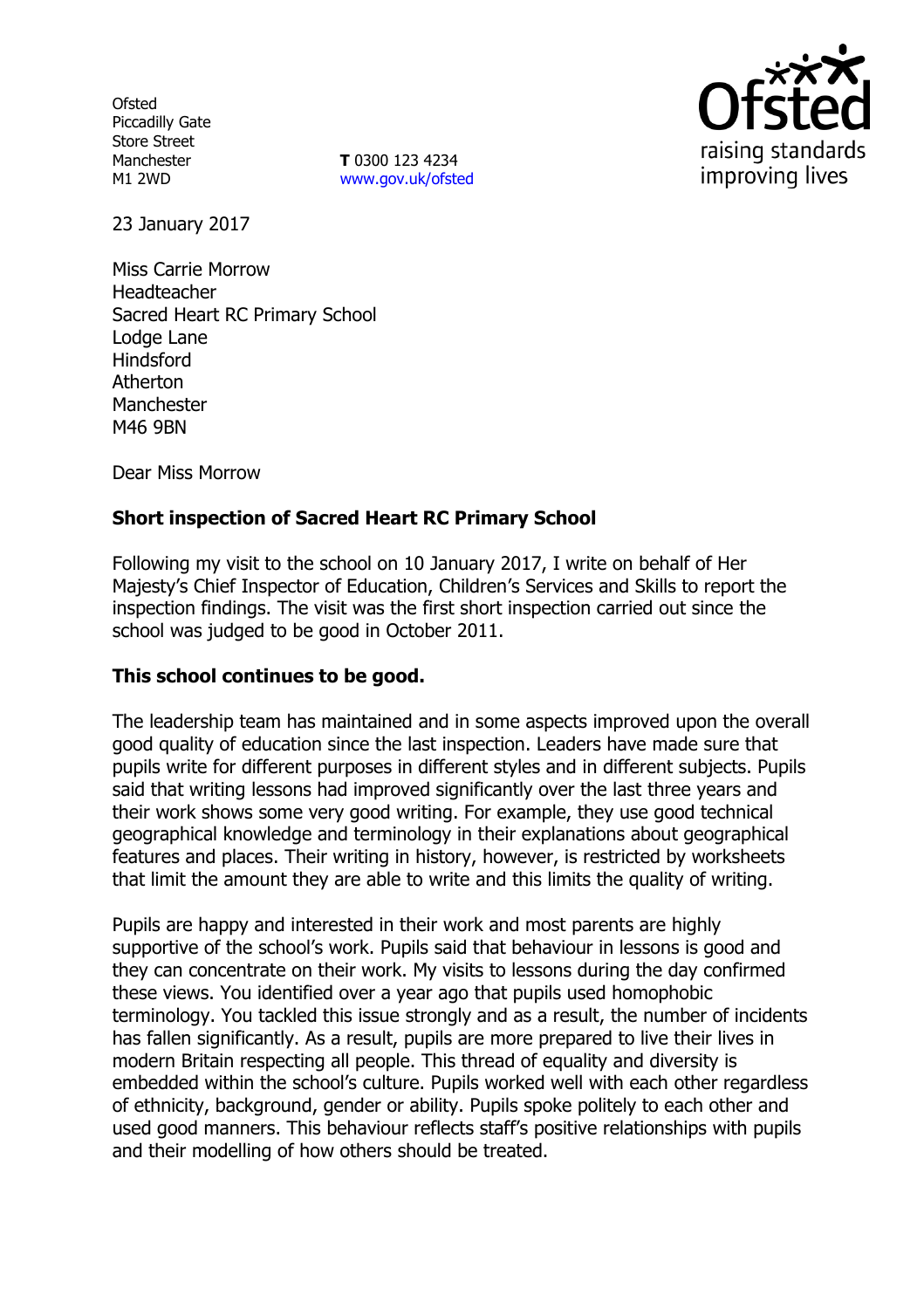

Governors have a good overview of pupils' achievement across a range of subjects and of the quality of teaching. They ask searching and challenging questions. However, their checking of how well the school uses external funding has not been sharp enough. Similarly, their checking of the school's website has not been thorough.

# **Safeguarding is effective.**

The leadership team has ensured that all safeguarding arrangements are fit for purpose and records are detailed and of high quality. Safeguarding pupils has a high profile in the school. Staff are alert and they communicate any concerns they have, which are followed up very well by you and the learning mentor. These concerns include when a child is in danger of going missing from education, expresses extremist views or terminology, is in danger from an adult or is in danger of neglect. You and the learning mentor make sure that documentation is completed thoroughly. You share information readily with, and use the expertise of, other agencies, such as the police, social workers and healthcare professionals.

Staff also work well with professionals from all agencies to make sure that those children who are looked after achieve well. The attendance of this group of pupils is high and they make good progress.

# **Inspection findings**

- During this inspection, I looked into the quality of pupils' writing because this was an area for improvement identified at the previous inspection. In the last two years, pupils' attainment and progress in key stage 2 have been good. From their low starting points, boys and disadvantaged pupils make good progress, so by the time they leave Year 6 they have at least attained the expected standard for their age. Pupils said that writing lessons have improved significantly and they enjoy them much more than previously. Pupils' work showed some good examples of writing across the curriculum. In geography in particular, there was some very good writing using some complex geographical vocabulary and terminology. In contrast, in history and sometimes in science, pupils' writing does not reflect their ability to write as demonstrated in their English work. This is sometimes because some of the worksheets they are given to complete have very limited space or ask questions that are too simple and do not require extended sentences or paragraphs. Similarly in history, pupils' writing often consisted of captions and labels rather than extended sentences.
- The school's assessment information shows that very few of the disadvantaged children attained a good level of development by the end of the Reception Year in the last three years. I spent some time observing the Reception class, looking at how the pupil premium grant is spent, speaking with the leader for the early years and looking at the latest assessments. It is clear that although this group of children have not attained a good level of development, they are tracked well by you and the teachers. They receive additional teaching to help them catch up with other pupils. The children who also have special educational needs and/or disabilities make very good progress from their starting points. The most able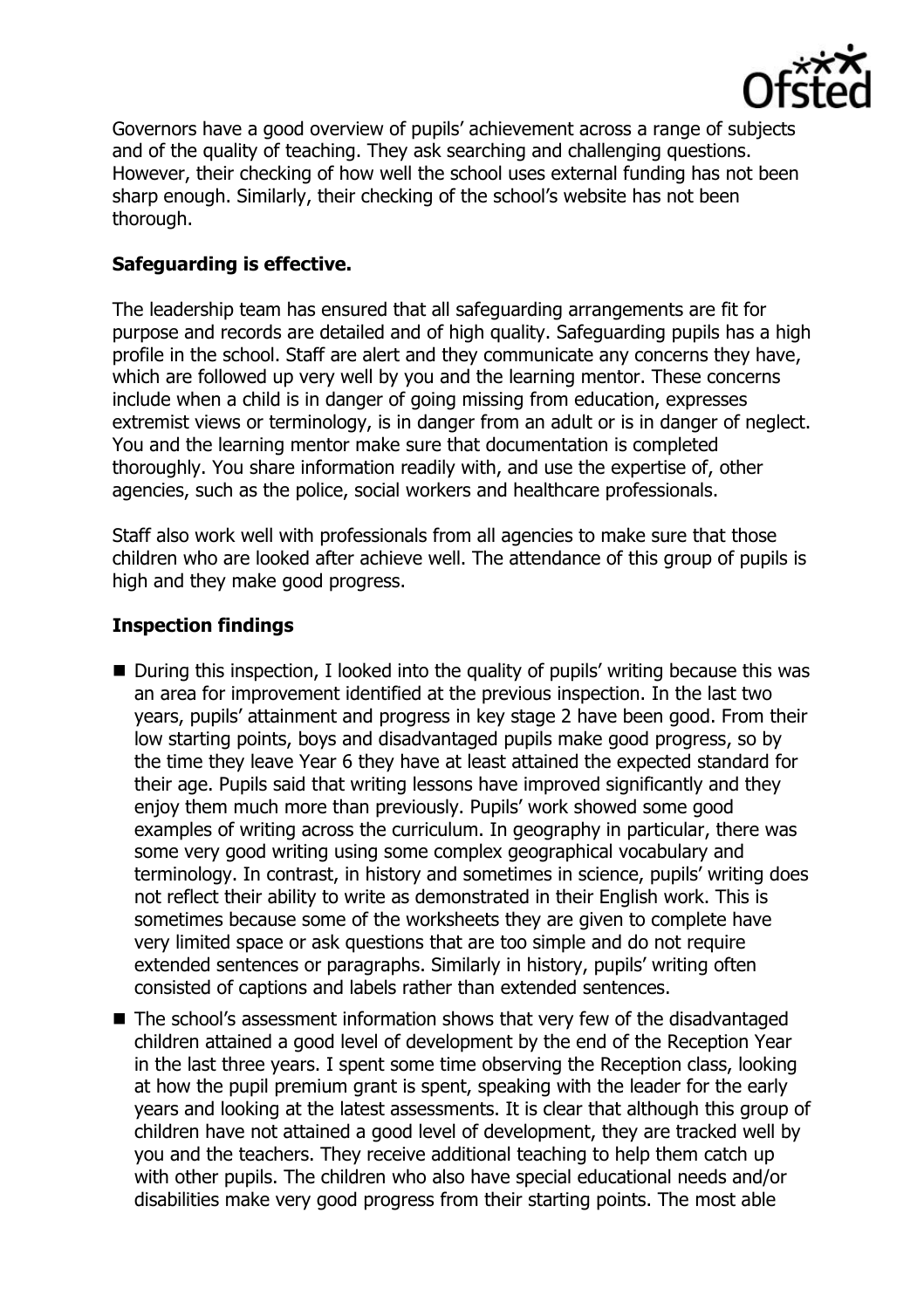

disadvantaged children make good progress overall, but could do with being more rigorously challenged so that more of them attain the expected standard for their age by the end of the Reception Year.

- $\blacksquare$  The website does not contain all of the information it should. The school receives approximately £50,000 in additional funding to support pupils who are disadvantaged and approximately £8,000 to support competitive sport and physical education. The analysis of the impact of these external funds on pupils given on the website is not precise enough, and as a result this was my third line of enquiry for this inspection.
- The governing body has a good overview of teaching and learning and of pupils' achievement in different subjects. Governors ask searching and challenging questions of you and other leaders. They contribute to the culture and ethos in the school and set a clear direction for improvement. They are knowledgeable and experienced, and are passionate about the school. The governing body had an awareness of how the sports funding is used, for example, to employ a knowledgeable and experienced sports coach. However, they do not measure precisely enough the impact of the funding or check that it is spent correctly. Last year, part of the premium was used to fund swimming lessons, but because swimming is an entitlement in the national curriculum, the funding cannot be used for this purpose. The governing body has not made sure that the website explains disadvantaged pupils' barriers to learning or leaders' approaches to tackling these barriers. The document that explains the impact of the use of the grant is not detailed, thorough or precise enough. Governors should make sure that the grant is used to enable more disadvantaged pupils to attain standards across the curriculum in greater depth.
- The website does not have full enough information about what each vear group is studying in each subject. During this inspection, I spent a large amount of time looking at lessons and pupils' work, and talking to pupils about subjects other than English and mathematics. Pupils' progress and attainment in art, music, drama and geography are very good. The curriculum for, and teaching of, history are less effective than in other subjects. Pupils' knowledge of how different civilizations fit into a chronological time period is underdeveloped. Their progress is hindered in this subject by worksheets and activities that are too simple or do not develop pupils' accurate understanding of history, or of different time periods. Teaching across the school is effective, although in a few instances the effectiveness is undermined by teachers' errors in spoken Standard English, and by some teaching assistants' errors when teaching their groups.

## **Next steps for the school**

Leaders and those responsible for governance should ensure that:

- $\blacksquare$  the pupil premium grant enables a higher proportion of disadvantaged pupils to exceed the standards expected for their age across most subjects
- the physical education and sport premium enables a higher proportion of pupils each year to participate in competitive sport, increase their level of sporting skills